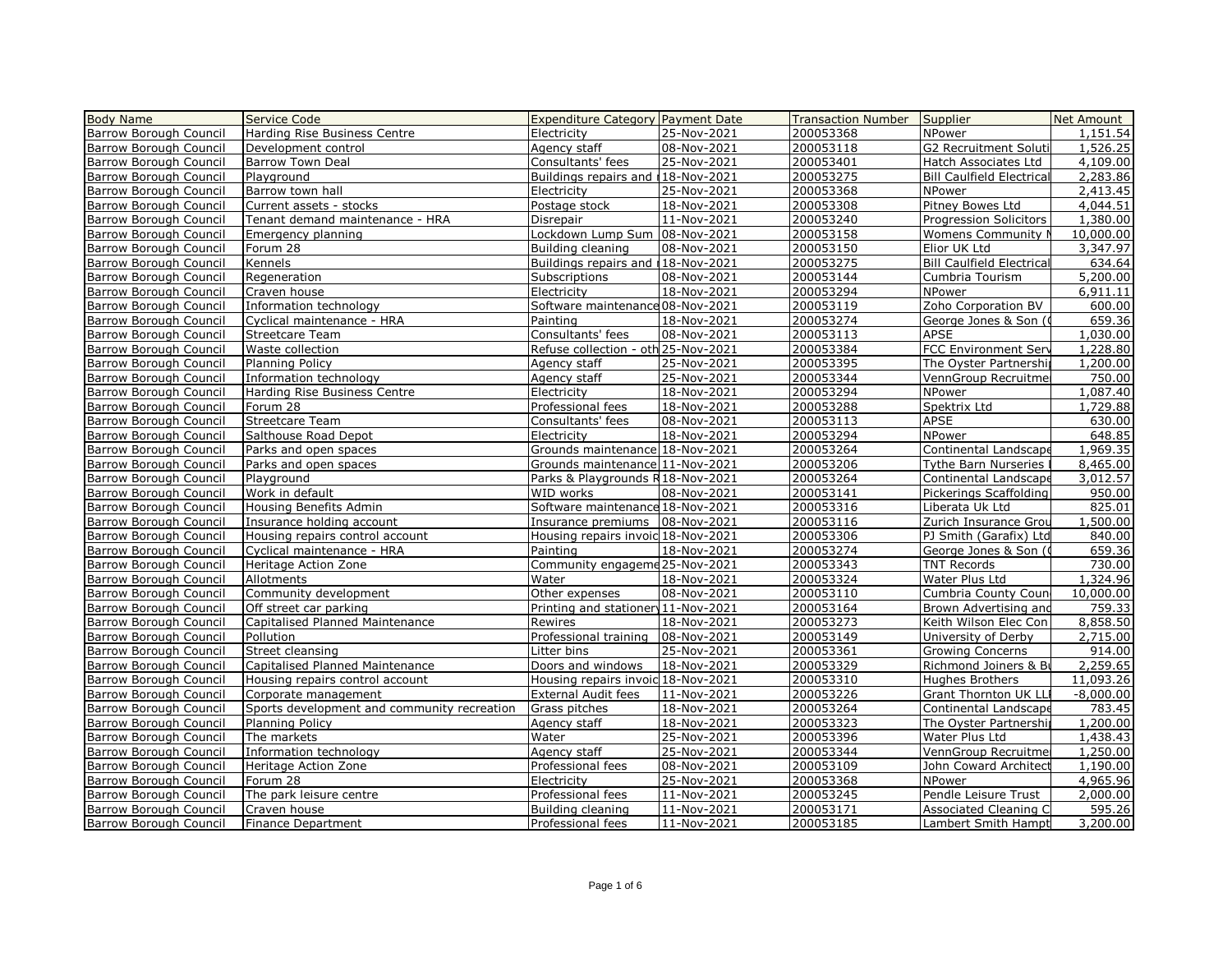| <b>Body Name</b>              | Service Code                                             | <b>Expenditure Category Payment Date</b> |             | Transaction Number | Supplier                      | Net Amount |
|-------------------------------|----------------------------------------------------------|------------------------------------------|-------------|--------------------|-------------------------------|------------|
| Barrow Borough Council        | Barrow town hall                                         | Maintenance contracts 18-Nov-2021        |             | 200053282          | FTS Fire & Secuirty Ltd       | 1,003.30   |
| Barrow Borough Council        | Capitalised Planned Maintenance                          | Doors and windows                        | 18-Nov-2021 | 200053329          | Richmond Joiners & Bu         | 1,360.05   |
| Barrow Borough Council        | The park leisure centre                                  | Buildings repairs and 118-Nov-2021       |             | 200053309          | Concept Elevators (UK         | 13,020.00  |
| Barrow Borough Council        | Playground                                               | Parks & Playgrounds II11-Nov-2021        |             | 200053194          | Continental Landscape         | 15,919.21  |
| <b>Barrow Borough Council</b> | Waste collection                                         | Refuse collection - oth 25-Nov-2021      |             | 200053384          | <b>FCC Environment Serv</b>   | 2,118.87   |
| Barrow Borough Council        | Capitalised Planned Maintenance                          | Doors and windows                        | 11-Nov-2021 | 200053247          | Nova Group Ltd                | 9,404.88   |
| Barrow Borough Council        | Disabled Facilities Grant                                | Grants                                   | 11-Nov-2021 | 200053183          | Airey Property Develop        | 7,500.00   |
| Barrow Borough Council        | Disabled Facilities Grant                                | Grants                                   | 11-Nov-2021 | 200053183          | Airey Property Develor        | 10,289.00  |
| <b>Barrow Borough Council</b> | Street fittings                                          | Maintenance cleaning 25-Nov-2021         |             | 200053373          | Andrew Thompson               | 560.00     |
| Barrow Borough Council        | Off street car parking                                   | Professional fees                        | 18-Nov-2021 | 200053255          | PARK NOW Ltd                  | 800.20     |
| <b>Barrow Borough Council</b> | Capitalised Planned Maintenance                          | Roofs                                    | 18-Nov-2021 | 200053298          | <b>DLP Services (Norther</b>  | 44,583,27  |
| Barrow Borough Council        | Cemeteries                                               | Grounds maintenance 11-Nov-2021          |             | 200053194          | Continental Landscape         | 2,725.48   |
| <b>Barrow Borough Council</b> | Community development                                    | Other expenses                           | 08-Nov-2021 | 200053131          | ParkPlay Ltd                  | 13,000.00  |
| Barrow Borough Council        | Barrow town hall                                         | Buildings repairs and 118-Nov-2021       |             | 200053282          | FTS Fire & Secuirty Ltd       | 1,318.50   |
| <b>Barrow Borough Council</b> | Capitalised Planned Maintenance                          | Roofs                                    | 11-Nov-2021 | 200053186          | SIG Trading Ltd               | 5,332.72   |
| Barrow Borough Council        | Capitalised Planned Maintenance                          | Doors and windows                        | 18-Nov-2021 | 200053261          | Nova Group Ltd                | 7,809.25   |
| <b>Barrow Borough Council</b> | Forum catering                                           | Catering contract - For08-Nov-2021       |             | 200053150          | Elior UK Ltd                  | 673.37     |
| Barrow Borough Council        | Major works maintenance - HRA                            | Consultancy fees                         | 11-Nov-2021 | 200053240          | <b>Progression Solicitors</b> | 608.00     |
| <b>Barrow Borough Council</b> | Sports development and community recreation              | Grass pitches                            | 11-Nov-2021 | 200053194          | Continental Landscape         | 5,743.33   |
| Barrow Borough Council        | Capitalised Planned Maintenance                          | Doors and windows                        | 11-Nov-2021 | 200053172          | SBP Ltd - Permadoor           | 3,362.26   |
| Barrow Borough Council        | Capitalised Planned Maintenance                          | Doors and windows                        | 18-Nov-2021 | 200053307          | Wrekin Windows                | 22,229.75  |
| Barrow Borough Council        | Capitalised Planned Maintenance                          | Doors and windows                        | 18-Nov-2021 | 200053329          | Richmond Joiners & Bu         | 9,036.84   |
| Barrow Borough Council        | Forum catering                                           | Catering contract - Fol 25-Nov-2021      |             | 200053371          | Elior UK Ltd                  | 1,525.44   |
| Barrow Borough Council        | Cyclical maintenance - HRA                               | Electrical testing                       | 25-Nov-2021 | 200053354          | Keith Wilson Elec Con         | 2,449.94   |
| <b>Barrow Borough Council</b> | Major works maintenance - HRA                            | Adaptations                              | 11-Nov-2021 | 200053233          | Coram Holding Ltd             | 617.49     |
| Barrow Borough Council        | Levelling Up Fund                                        | Solicitors fees                          | 18-Nov-2021 | 200053296          | <b>DWF LLP</b>                | 1,176.00   |
| <b>Barrow Borough Council</b> | Barrow park                                              | Water                                    | 18-Nov-2021 | 200053324          | Water Plus Ltd                | 1,319.35   |
| Barrow Borough Council        | Capitalised Planned Maintenance                          | Roofs                                    | 18-Nov-2021 | 200053318          | SIG Trading Ltd               | 857.17     |
| Barrow Borough Council        | <b>Disabled Facilities Grant</b>                         | Grants                                   | 25-Nov-2021 | 200053377          | Dolphin Stairlifts Cum        | 4,125.00   |
| Barrow Borough Council        | Dock Museum HLF Phase 2                                  | Professional fees                        | 25-Nov-2021 | 200053345          | <b>Pearce Bentley Securit</b> | 1,052.00   |
| Barrow Borough Council        | Dock Museum HLF Phase 2                                  | Professional fees                        | 25-Nov-2021 | 200053347          | Howe Projects Ltd             | 39,258.35  |
| Barrow Borough Council        | Barrow town hall                                         | Electricity                              | 18-Nov-2021 | 200053294          | NPower                        | 2,220.40   |
| Barrow Borough Council        | Estates management                                       | Maintenance contracts 18-Nov-2021        |             | 200053282          | FTS Fire & Secuirty Ltd       | 660.14     |
| Barrow Borough Council        | Capitalised Planned Maintenance                          | <b>Rewires</b>                           | 11-Nov-2021 | 200053204          | Keith Wilson Elec Con         | 4,999.90   |
| Barrow Borough Council        | Housing repairs control account                          | Housing repairs invoid 25-Nov-2021       |             | 200053365          | Collett Locksmith             | 527.00     |
| Barrow Borough Council        | Licensing                                                | Solicitors fees                          | 08-Nov-2021 | 200053128          | Tim Leader                    | 500.00     |
| <b>Barrow Borough Council</b> | Cyclical maintenance - HRA                               | Painting                                 | 18-Nov-2021 | 200053274          | George Jones & Son (0         | 659.36     |
| Barrow Borough Council        | Information technology                                   | Subscriptions                            | 18-Nov-2021 | 200053335          | Socitm Ltd                    | 995.00     |
| Barrow Borough Council        | Housing repairs control account                          | Housing repairs invoic 11-Nov-2021       |             | 200053193          | Howdens Joinery Ltd           | 1,175.52   |
| Barrow Borough Council        | Cyclical maintenance - HRA                               | Painting                                 | 18-Nov-2021 | 200053274          | George Jones & Son (0         | 659.36     |
| <b>Barrow Borough Council</b> | <b>Heritage Action Zone</b>                              | Consultants' fees                        | 08-Nov-2021 | 200053125          | Thomasons                     | 3,700.00   |
| Barrow Borough Council        | Barrow park                                              | Grounds maintenance 18-Nov-2021          |             | 200053264          | Continental Landscape         | 22,027.51  |
| Barrow Borough Council        | Allotments                                               | Water                                    | 18-Nov-2021 | 200053324          | Water Plus Ltd                | 2,128.60   |
| Barrow Borough Council        | Waste collection                                         | Refuse & Recycling Bir 25-Nov-2021       |             | 200053384          | <b>FCC Environment Serv</b>   | 1,623.98   |
| Barrow Borough Council        | HRA share of CDC/NDC                                     | <b>External Audit fees</b>               | 11-Nov-2021 | 200053226          | Grant Thornton UK LLI         | 2,118.10   |
| Barrow Borough Council        | A - Walney Musical Theatre Co (was Walney ama Admissions |                                          | 25-Nov-2021 | 200053341          | <b>Walney Musical Theatr</b>  | 14,880.00  |
| Barrow Borough Council        | Capitalised Planned Maintenance                          | Heating                                  | 11-Nov-2021 | 200053204          | Keith Wilson Elec Con         | 849.00     |
| Barrow Borough Council        |                                                          |                                          | 18-Nov-2021 |                    |                               | 6,050.10   |
|                               | Tenant demand maintenance - HRA                          | Gas works                                |             | 200053311          | Sure Maintenance              |            |
| Barrow Borough Council        | Parks and open spaces                                    | Grounds maintenance 11-Nov-2021          |             | 200053194          | Continental Landscape         | 32,493.29  |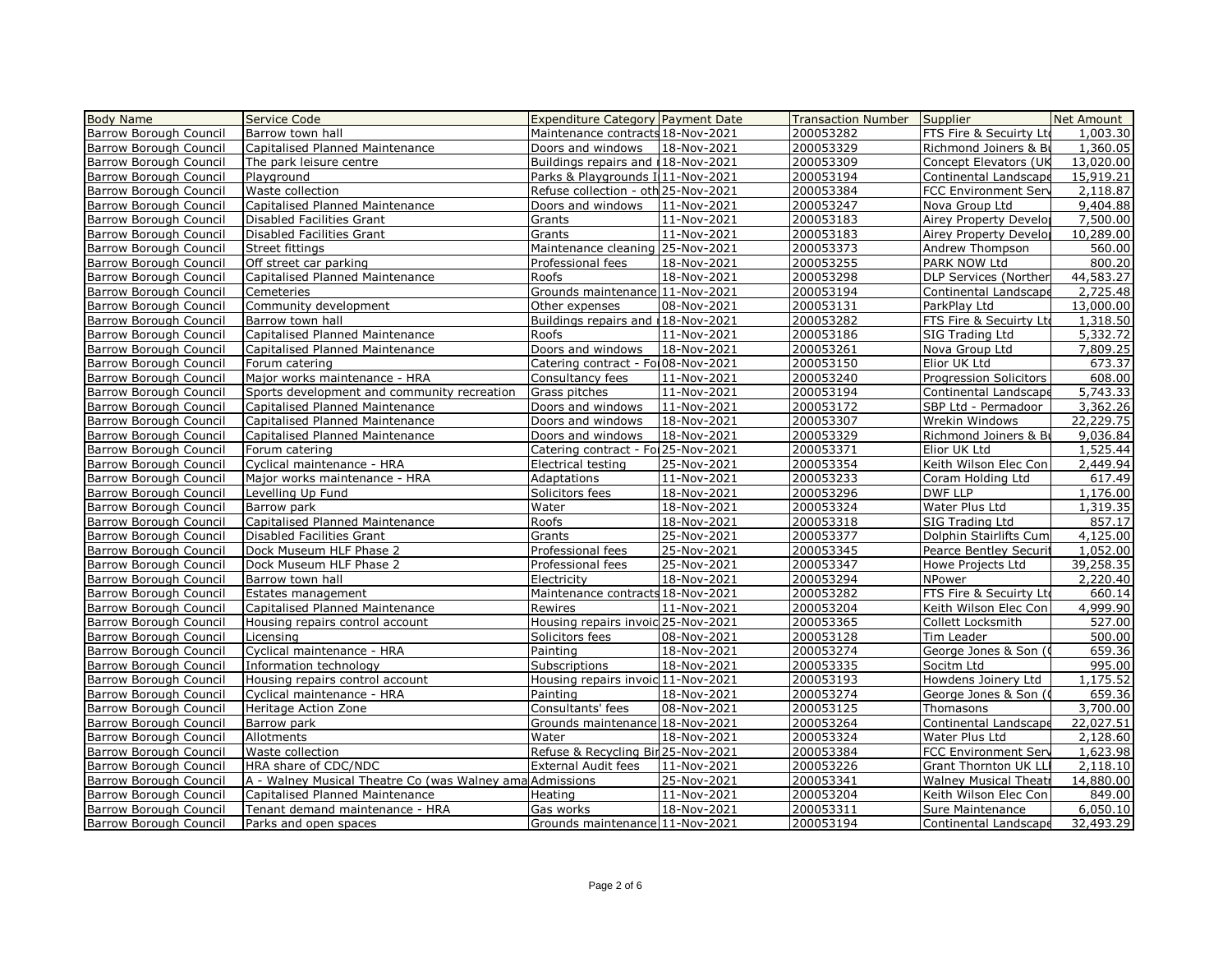| <b>Body Name</b>                                 | Service Code                                                | <b>Expenditure Category Payment Date</b> |             | <b>Transaction Number</b> | Supplier                     | Net Amount  |
|--------------------------------------------------|-------------------------------------------------------------|------------------------------------------|-------------|---------------------------|------------------------------|-------------|
| <b>Barrow Borough Council</b>                    | Information technology                                      | Agency staff                             | 25-Nov-2021 | 200053344                 | VennGroup Recruitmer         | 1,250.00    |
| Barrow Borough Council                           | Street cleansing                                            | Street cleansing                         | 25-Nov-2021 | 200053384                 | <b>FCC Environment Serv</b>  | 50,718.08   |
| Barrow Borough Council                           | The markets                                                 | Professional fees                        | 11-Nov-2021 | 200053223                 | PPL PRS Ltd                  | 1,636.25    |
| Barrow Borough Council                           | Barrow park                                                 | Water                                    | 18-Nov-2021 | 200053324                 | Water Plus Ltd               | 606.02      |
| <b>Barrow Borough Council</b>                    | Footpath Lighting                                           | Christmas illumination 18-Nov-2021       |             | 200053303                 | Woodhouse Plant Engi         | 700.00      |
| Barrow Borough Council                           | Tenant demand maintenance - HRA                             | Central overheads                        | 18-Nov-2021 | 200053310                 | <b>Hughes Brothers</b>       | 28,550.68   |
| <b>Barrow Borough Council</b>                    | Corporate management                                        | Professional fees                        | 08-Nov-2021 | 200053115                 | 32West Ltd                   | 7,115.52    |
| Barrow Borough Council                           | Licensing                                                   | Solicitors fees                          | 18-Nov-2021 | 200053332                 | Tim Leader                   | 850.00      |
| <b>Barrow Borough Council</b>                    | Cyclical maintenance - HRA                                  | Painting                                 | 18-Nov-2021 | 200053274                 | George Jones & Son (0        | 659.36      |
| <b>Barrow Borough Council</b>                    | Recycling                                                   | Recycling collection ar 25-Nov-2021      |             | 200053384                 | FCC Environment Serv         | 40,576.53   |
| <b>Barrow Borough Council</b>                    | Capitalised Planned Maintenance                             | Doors and windows                        | 18-Nov-2021 | 200053329                 | Richmond Joiners & Bu        | 1,873.92    |
| Barrow Borough Council                           | Cyclical maintenance - HRA                                  | Painting                                 | 18-Nov-2021 | 200053274                 | George Jones & Son (0        | 659.36      |
| <b>Barrow Borough Council</b>                    | Local Council Tax Reduction Scheme (LCTRS)                  | LCTRS Admin                              | 11-Nov-2021 | 200053182                 | Liberata Uk Ltd              | 9,095.54    |
| <b>Barrow Borough Council</b>                    | Barrow park                                                 | Maintenance contracts 18-Nov-2021        |             | 200053300                 | <b>GEZE UK Ltd</b>           | 792.00      |
| <b>Barrow Borough Council</b>                    | Tenant demand maintenance - HRA                             | Disrepair                                | 18-Nov-2021 | 200053258                 | Progression Solicitors       | 600.00      |
| <b>Barrow Borough Council</b>                    | Heritage Action Zone                                        | Consultants' fees                        | 08-Nov-2021 | 200053129                 | Pinksquare Media Ltd         | 600.00      |
| <b>Barrow Borough Council</b>                    | Crematorium                                                 | Grounds maintenance 11-Nov-2021          |             | 200053194                 | Continental Landscape        | 853.33      |
| <b>Barrow Borough Council</b>                    | Public health inspection                                    | Professional training                    | 08-Nov-2021 | 200053149                 | University of Derby          | 2,715.00    |
| <b>Barrow Borough Council</b>                    | Voids maintenance - HRA                                     | Void repairs                             | 25-Nov-2021 | 200053379                 | Hughes Brothers              | 16,491.12   |
| Barrow Borough Council                           | Public conveniences                                         | Building cleaning                        | 08-Nov-2021 | 200053145                 | <b>Growing Concerns</b>      | 3,531.17    |
| <b>Barrow Borough Council</b>                    | Once upon a Princess                                        | Admissions                               | 18-Nov-2021 | 200053327                 | <b>OCD Productions UK</b>    | 3,921.50    |
| <b>Barrow Borough Council</b>                    | Capitalised Planned Maintenance                             | Roofs                                    | 11-Nov-2021 | 200053186                 | SIG Trading Ltd              | 1,241.47    |
| Barrow Borough Council                           | Capitalised Planned Maintenance                             | Rewires                                  | 11-Nov-2021 | 200053180                 | Rexel UK Ltd                 | 516.59      |
| Barrow Borough Council                           | <b>Disabled Facilities Grant</b>                            | Grants                                   | 11-Nov-2021 | 200053201                 | Ward Contracting Ltd         | 863.63      |
| Barrow Borough Council                           | Salthouse Road Depot                                        | Electricity                              | 25-Nov-2021 | 200053368                 | NPower                       | 741.48      |
| Barrow Borough Council                           | Capitalised Planned Maintenance                             | Rewires                                  | 18-Nov-2021 | 200053313                 | Rexel UK Ltd                 | 1,922.21    |
| <b>Barrow Borough Council</b>                    | Housing repairs control account                             | Housing repairs invoic 25-Nov-2021       |             | 200053397                 | UK Environmental & A         | 1,425.00    |
| Barrow Borough Council                           | Low Carbon Barrow                                           | Installation of plant an 25-Nov-2021     |             | 200053346                 | AMP EV                       | 29,359.79   |
| <b>Barrow Borough Council</b>                    | Dock museum                                                 | Equipment purchase   11-Nov-2021         |             | 200053237                 | <b>ACS Business Supplies</b> | 500.88      |
| Barrow Borough Council                           | Development control                                         | Agency staff                             | 25-Nov-2021 | 200053403                 | G2 Recruitment Soluti        | 1,526.25    |
| <b>Barrow Borough Council</b>                    | Development control                                         | Agency staff                             | 18-Nov-2021 | 200053256                 | <b>G2 Recruitment Soluti</b> | 1,526.25    |
| Barrow Borough Council                           | A - Walney Musical Theatre Co (was Walney ama Hire of halls |                                          | 25-Nov-2021 | 200053341                 | <b>Walney Musical Theatr</b> | $-2,972.00$ |
| Barrow Borough Council                           | Cyclical maintenance - HRA                                  | Painting                                 | 18-Nov-2021 | 200053274                 | George Jones & Son (0        | 659.36      |
| Barrow Borough Council                           | Forum 28                                                    | Publicity                                | 18-Nov-2021 | 200053253                 | <b>HSP Milners</b>           | 1,785.00    |
| Barrow Borough Council                           | Crematorium                                                 | Electricity                              | 18-Nov-2021 | 200053294                 | <b>NPower</b>                | 1,118.90    |
| Barrow Borough Council                           | Information technology                                      | Data Line Rental                         | 25-Nov-2021 | 200053382                 | Liberata Uk Ltd              | 784.46      |
| Barrow Borough Council                           | Barrow town hall                                            | Building cleaning                        | 11-Nov-2021 | 200053171                 | Associated Cleaning C        | 689.50      |
| Barrow Borough Council                           | Plavaround                                                  | Parks & Playgrounds R11-Nov-2021         |             | 200053194                 | Continental Landscape        | 1,799.65    |
| Barrow Borough Council                           | Waste collection                                            | Refuse collection - oth 25-Nov-2021      |             | 200053384                 | <b>FCC Environment Serv</b>  | 2,120.50    |
| <b>Barrow Borough Council</b>                    | Housing Benefits Admin                                      | Benefits private tenan 11-Nov-2021       |             | 200053182                 | Liberata Uk Ltd              | 7,522.64    |
| <b>Barrow Borough Council</b>                    | <b>Finance Department</b>                                   | Agency staff                             | 08-Nov-2021 | 200053126                 | Penna Plc                    | 10,248.00   |
| Barrow Borough Council                           | Tenant demand maintenance - HRA                             | Consultancy fees                         | 25-Nov-2021 | 200053381                 | EPIX Systems Ltd             | 3,034.00    |
| Barrow Borough Council                           | Cyclical maintenance - HRA                                  | Painting                                 | 18-Nov-2021 | 200053274                 | George Jones & Son (0        | 659.36      |
| <b>Barrow Borough Council</b>                    | Cost of collection                                          | Council tax collection 11-Nov-2021       |             | 200053182                 | Liberata Uk Ltd              | 9,095.54    |
|                                                  | Footpath Lighting                                           | Christmas illumination 18-Nov-2021       |             | 200053295                 |                              | 2,350.00    |
| Barrow Borough Council<br>Barrow Borough Council | Cyclical maintenance - HRA                                  | Painting                                 |             | 200053274                 | Lakeland Thinnings           | 659.36      |
|                                                  |                                                             |                                          | 18-Nov-2021 |                           | George Jones & Son (0        |             |
| Barrow Borough Council                           | Cemeteries                                                  | Grounds maintenance 11-Nov-2021          |             | 200053228                 | <b>Greaves Tree Services</b> | 1,250.00    |
| Barrow Borough Council                           | John Archer: Against the Odds                               | Professional fees                        | 08-Nov-2021 | 200053152                 | Bound and Gagged Ltd         | 1,363.28    |
| Barrow Borough Council                           | Housing repairs control account                             | Housing repairs invoic 25-Nov-2021       |             | 200053397                 | UK Environmental & A         | 575.00      |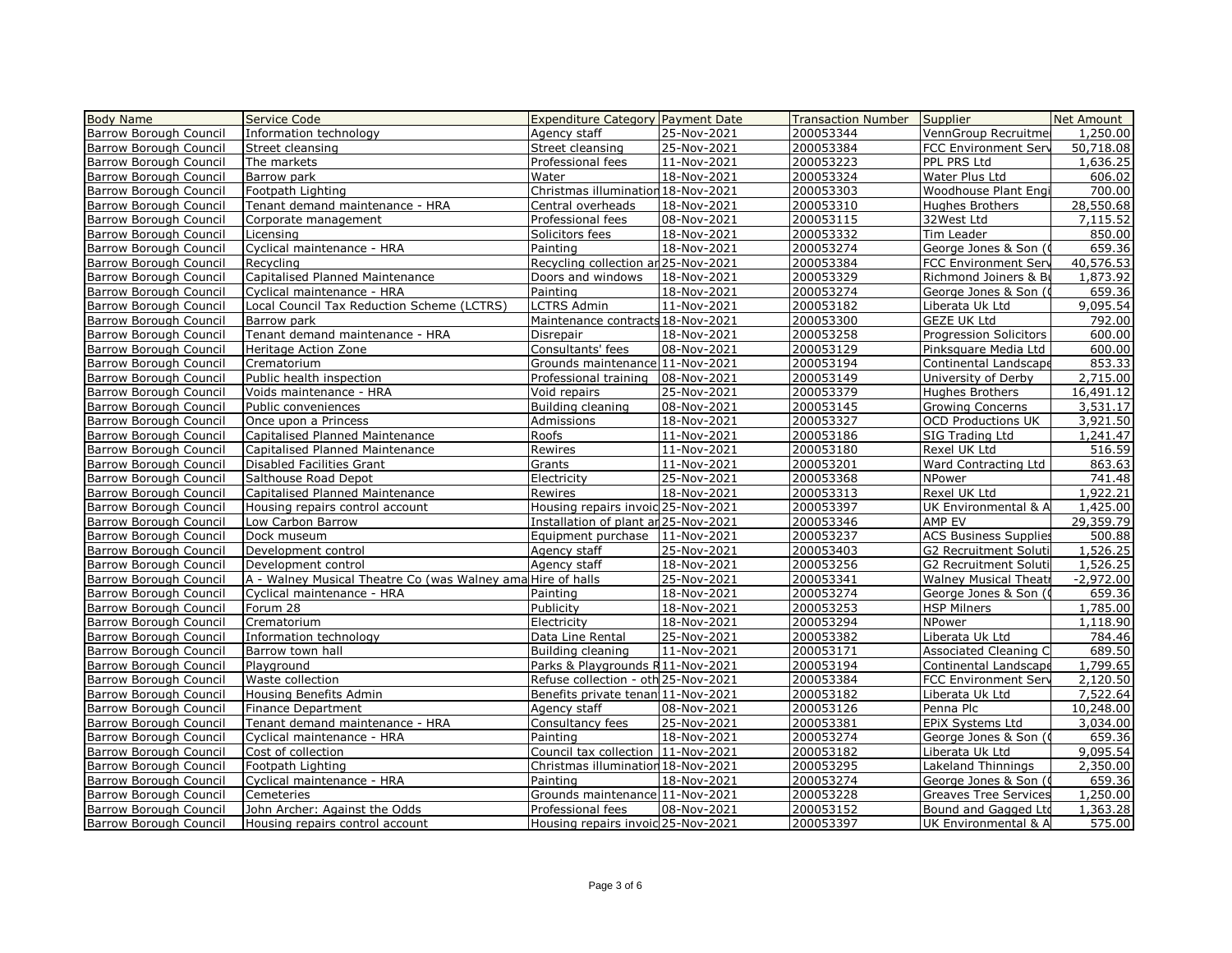| <b>Body Name</b>                                               | Service Code                                                 | <b>Expenditure Category Payment Date</b>                               |             | Transaction Number     | Supplier                                         | Net Amount            |
|----------------------------------------------------------------|--------------------------------------------------------------|------------------------------------------------------------------------|-------------|------------------------|--------------------------------------------------|-----------------------|
| Barrow Borough Council                                         | Craven house                                                 | Electricity                                                            | 25-Nov-2021 | 200053368              | NPower                                           | 7,496.55              |
| Barrow Borough Council                                         | Capitalised Planned Maintenance                              | Roofs                                                                  | 11-Nov-2021 | 200053167              | <b>DLP Services (Norther</b>                     | 1,473.45              |
| Barrow Borough Council                                         | Capitalised Planned Maintenance                              | Roofs                                                                  | 11-Nov-2021 | 200053186              | SIG Trading Ltd                                  | 4,273.12              |
| Barrow Borough Council                                         | Housing repairs control account                              | Housing repairs invoid 11-Nov-2021                                     |             | 200053210              | Wilko Retail Ltd                                 | 1,500.00              |
| <b>Barrow Borough Council</b>                                  | Tenant demand maintenance - HRA                              | Disrepair                                                              | 11-Nov-2021 | 200053240              | Progression Solicitors                           | 877.50                |
| Barrow Borough Council                                         | Ross Noble                                                   | Professional fees                                                      | 18-Nov-2021 | 200053302              | Mick Perrin Worldwide                            | 8,622.22              |
| <b>Barrow Borough Council</b>                                  | Corporate management                                         | <b>External Audit fees</b>                                             | 11-Nov-2021 | 200053226              | <b>Grant Thornton UK LLI</b>                     | 8,472.40              |
| Barrow Borough Council                                         | Coast protection                                             | Grounds maintenance 18-Nov-2021                                        |             | 200053325              | Ashlea Ltd                                       | 1,904.67              |
| <b>Barrow Borough Council</b>                                  | Current assets - payments in advance                         | Payment in advance - 08-Nov-2021                                       |             | 200053116              | Zurich Insurance Grou                            | 1,500.00              |
| <b>Barrow Borough Council</b>                                  | Tenant demand maintenance - HRA                              | Gas works                                                              | 18-Nov-2021 | 200053311              | Sure Maintenance                                 | 2,692.44              |
| <b>Barrow Borough Council</b>                                  | Waste collection                                             | Refuse collection - oth 25-Nov-2021                                    |             | 200053384              | FCC Environment Serv                             | 1,459.20              |
| <b>Barrow Borough Council</b>                                  | Voids maintenance - HRA                                      | Void repairs                                                           | 11-Nov-2021 | 200053178              | Hughes Brothers                                  | 4,372.47              |
| <b>Barrow Borough Council</b>                                  | Tenant demand maintenance - HRA                              | Consultancy fees                                                       | 18-Nov-2021 | 200053258              | Progression Solicitors                           | 832.50                |
| Barrow Borough Council                                         | Estates management                                           | Grounds maintenance 18-Nov-2021                                        |             | 200053325              | Ashlea Ltd                                       | 1,486.96              |
| Barrow Borough Council                                         | Capitalised Planned Maintenance                              | Roofs                                                                  | 11-Nov-2021 | 200053167              | DLP Services (Norther                            | 1,465.05              |
| Barrow Borough Council                                         | Harding Rise Business Centre                                 | Building cleaning                                                      | 11-Nov-2021 | 200053171              | <b>Associated Cleaning C</b>                     | 693.33                |
| <b>Barrow Borough Council</b>                                  | Heritage Action Zone                                         | Consultants' fees                                                      | 18-Nov-2021 | 200053333              | inc.architecture Ltd                             | 900.00                |
| <b>Barrow Borough Council</b>                                  | Tenant demand maintenance - HRA                              | Consultancy fees                                                       | 18-Nov-2021 | 200053258              | <b>Progression Solicitors</b>                    | 562.50                |
| Barrow Borough Council                                         | Cyclical maintenance - HRA                                   | Painting                                                               | 18-Nov-2021 | 200053274              | George Jones & Son (0                            | 659.36                |
| Barrow Borough Council                                         | Disabled Facilities Grant                                    | Grants                                                                 | 11-Nov-2021 | 200053162              | Prism Medical UK Ltd                             | 2,192.35              |
| Barrow Borough Council                                         | Housing repairs control account                              | Housing repairs invoid 25-Nov-2021                                     |             | 200053379              | Hughes Brothers                                  | 6,042.75              |
| Barrow Borough Council                                         | Voids maintenance - HRA                                      | Void repairs                                                           | 11-Nov-2021 | 200053178              | Hughes Brothers                                  | 6,774.62              |
| Barrow Borough Council                                         | Dock museum                                                  | Electricity                                                            | 25-Nov-2021 | 200053368              | NPower                                           | 1,823.76              |
| Barrow Borough Council                                         | Barrow park                                                  | Water                                                                  | 25-Nov-2021 | 200053396              | Water Plus Ltd                                   | 625.75                |
| <b>Barrow Borough Council</b>                                  | HRA share of CDC/NDC                                         | External Audit fees                                                    | 11-Nov-2021 | 200053226              | Grant Thornton UK LLI                            | $-2,000.00$           |
| Barrow Borough Council                                         | Low Carbon Barrow                                            | <b>BugOut</b>                                                          | 25-Nov-2021 | 200053359              | Art Gene                                         | 4,874.40              |
| Barrow Borough Council                                         | Emergency planning                                           | Lockdown Lump Sum 25-Nov-2021                                          |             | 200053337              | Drop Zone Youth Proje                            | 7.065.60              |
| Barrow Borough Council                                         | Barrow park                                                  | Grounds maintenance 18-Nov-2021                                        |             | 200053264              | Continental Landscape                            | 1,697.25              |
| <b>Barrow Borough Council</b>                                  | Parks and open spaces                                        | Grounds maintenance 18-Nov-2021                                        |             | 200053264              | Continental Landscape                            | 32,493.29             |
| Barrow Borough Council                                         | Off street car parking                                       | Building cleaning                                                      | 08-Nov-2021 | 200053145              | <b>Growing Concerns</b>                          | 564.87                |
| Barrow Borough Council                                         | Housing Benefits Admin                                       | Benefits council tenan 11-Nov-2021                                     |             | 200053182              | Liberata Uk Ltd                                  | 2,660.94              |
| Barrow Borough Council                                         | Finance Department                                           | Professional fees                                                      | 11-Nov-2021 | 200053185              | Lambert Smith Hampt                              | 1,000.00              |
| Barrow Borough Council                                         | Information technology                                       | Data Line Rental                                                       | 08-Nov-2021 | 200053120              | Nominet UK                                       | 760.94                |
| Barrow Borough Council                                         | Barrow park                                                  | Water                                                                  | 18-Nov-2021 | 200053324              | Water Plus Ltd                                   | 4,939.68              |
| <b>Barrow Borough Council</b>                                  | <b>Disabled Facilities Grant</b>                             | Grants                                                                 | 08-Nov-2021 | 200053157              | Airey Property Develor                           | 2,700.00              |
| Barrow Borough Council                                         | Cyclical maintenance - HRA                                   | Painting                                                               | 18-Nov-2021 | 200053274              | George Jones & Son (0                            | 659.36                |
| Barrow Borough Council                                         | Cost of collection                                           | Business rates collecti 11-Nov-2021                                    |             | 200053182              | Liberata Uk Ltd                                  | 2,728.66              |
| Barrow Borough Council                                         | Housing repairs control account                              | Housing repairs invoic 18-Nov-2021                                     |             | 200053263              | DC Contracting                                   | 4,985.00              |
| <b>Barrow Borough Council</b>                                  | Emergency planning                                           | Lockdown Lump Sum 08-Nov-2021                                          |             | 200053121              | Drop Zone Youth Proje                            | 5,000.00              |
| Barrow Borough Council                                         | Allotments                                                   | Water                                                                  | 18-Nov-2021 | 200053324              | Water Plus Ltd                                   | 1,150.02              |
| Barrow Borough Council                                         | Barrow town hall                                             | Building cleaning                                                      | 11-Nov-2021 | 200053171              | <b>Associated Cleaning C</b>                     | 4,443.98              |
| <b>Barrow Borough Council</b>                                  | Housing repairs control account                              | Housing repairs invoid 08-Nov-2021                                     |             | 200053155              | Hughes Brothers                                  | 23,268.17             |
| <b>Barrow Borough Council</b>                                  | Heritage Action Zone                                         | Consultants' fees                                                      | 25-Nov-2021 | 200053342              | inc.architecture Ltd                             | 2,250.00              |
| Barrow Borough Council                                         |                                                              |                                                                        |             |                        |                                                  |                       |
| Barrow Borough Council                                         |                                                              |                                                                        |             |                        |                                                  |                       |
|                                                                | Cost of collection                                           | Council tax collection 11-Nov-2021                                     |             | 200053234              | TransUnion Internatiol                           | 1,440.00              |
|                                                                | <b>Planning Policy</b>                                       | Agency staff                                                           | 11-Nov-2021 | 200053230              | The Oyster Partnership                           | 1,320.00              |
| Barrow Borough Council                                         | Capitalised Planned Maintenance                              | Roofs                                                                  | 25-Nov-2021 | 200053372              | <b>DLP Services (Norther</b>                     | 1,628.89              |
| <b>Barrow Borough Council</b><br><b>Barrow Borough Council</b> | Insurance holding account<br>Housing repairs control account | Insurance premiums   25-Nov-2021<br>Housing repairs invoic 08-Nov-2021 |             | 200053345<br>200053155 | <b>Pearce Bentley Securit</b><br>Hughes Brothers | 3,600.00<br>22,966.48 |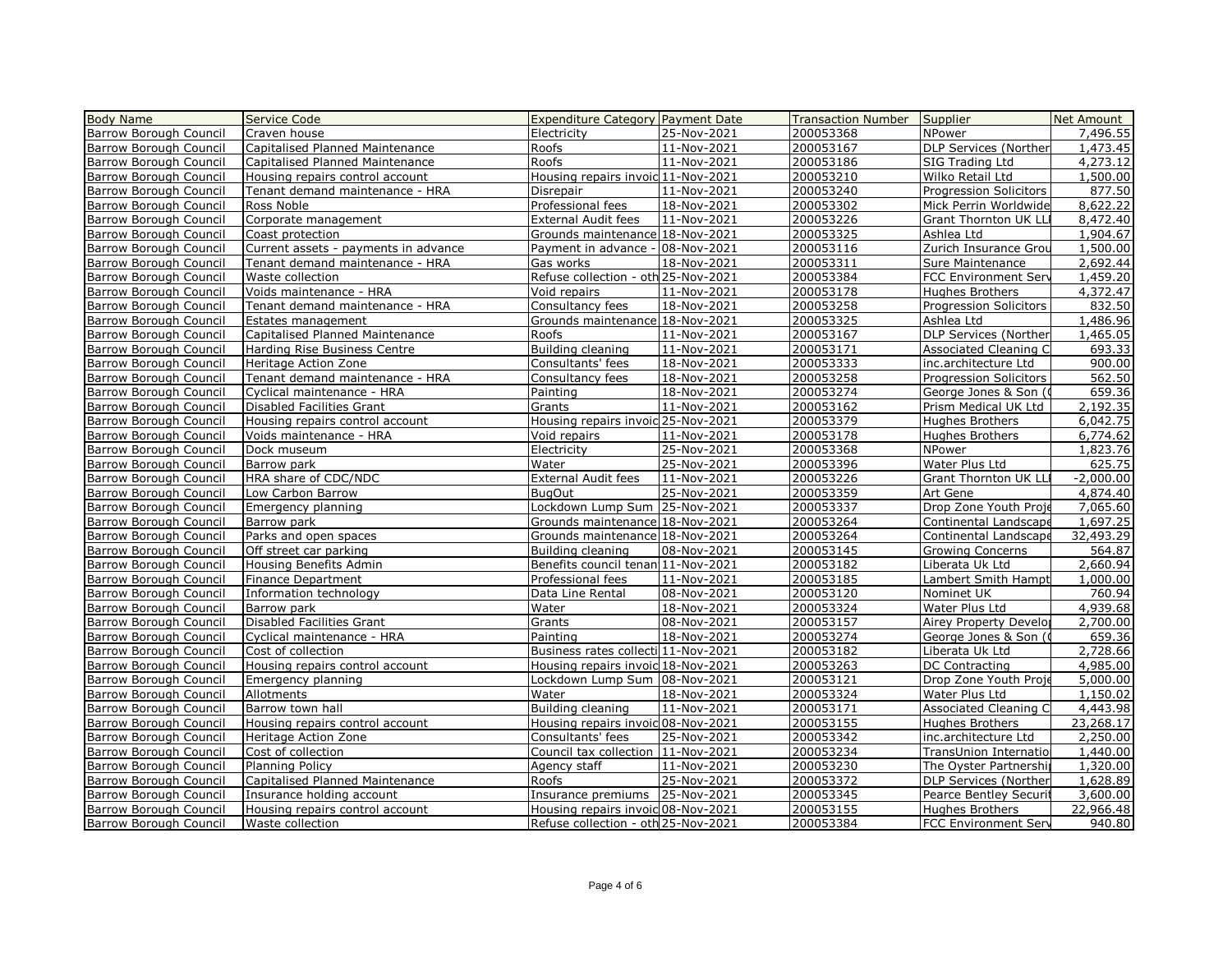| <b>Body Name</b>              | Service Code                    | <b>Expenditure Category Payment Date</b> |             | <b>Transaction Number</b> | Supplier                         | Net Amount  |
|-------------------------------|---------------------------------|------------------------------------------|-------------|---------------------------|----------------------------------|-------------|
| Barrow Borough Council        | Craven house                    | Water                                    | 25-Nov-2021 | 200053396                 | Water Plus Ltd                   | 1,178.11    |
| Barrow Borough Council        | Cyclical maintenance - HRA      | Electrical testing                       | 11-Nov-2021 | 200053204                 | Keith Wilson Elec Con            | 598.00      |
| Barrow Borough Council        | HRA share of CDC/NDC            | <b>External Audit fees</b>               | 11-Nov-2021 | 200053226                 | <b>Grant Thornton UK LLI</b>     | 2,118.10    |
| Barrow Borough Council        | Capitalised Planned Maintenance | Roofs                                    | 11-Nov-2021 | 200053186                 | SIG Trading Ltd                  | 593.43      |
| Barrow Borough Council        | Parks and open spaces           | Buildings repairs and 118-Nov-2021       |             | 200053299                 | Andrew Thompson                  | 670.00      |
| Barrow Borough Council        | Waste collection                | Refuse collection - oth 25-Nov-2021      |             | 200053384                 | <b>FCC Environment Serv</b>      | 1,182.39    |
| <b>Barrow Borough Council</b> | Waste collection                | Refuse collection - con 25-Nov-2021      |             | 200053384                 | <b>FCC Environment Serv</b>      | 62,568.27   |
| Barrow Borough Council        | HRA administration              | Consultants' fees                        | 11-Nov-2021 | 200053249                 | iStride Ltd                      | 1,932.00    |
| Barrow Borough Council        | <b>HRA Estates</b>              | Building cleaning                        | 11-Nov-2021 | 200053171                 | Associated Cleaning C            | 733.17      |
| Barrow Borough Council        | The park leisure centre         | Consultants' fees                        | 08-Nov-2021 | 200053147                 | APSE                             | 3,345.30    |
| Barrow Borough Council        | Food safety                     | Professional fees                        | 18-Nov-2021 | 200053321                 | James Andrews Recrui             | 650.00      |
| Barrow Borough Council        | Development control             | Agency staff                             | 25-Nov-2021 | 200053403                 | G2 Recruitment Soluti            | 1,526.25    |
| <b>Barrow Borough Council</b> | Development control             | Planning applications 111-Nov-2021       |             | 200053225                 | PortalPlanQuest Ltd              | 2,772.00    |
| Barrow Borough Council        | Footpath Lighting               | Electricity                              | 18-Nov-2021 | 200053294                 | NPower                           | 1,602.41    |
| <b>Barrow Borough Council</b> | Capitalised Planned Maintenance | Doors and windows                        | 11-Nov-2021 | 200053175                 | Wrekin Windows                   | 20,856.96   |
| Barrow Borough Council        | Disabled Facilities Grant       | Grants                                   | 11-Nov-2021 | 200053160                 | Benchmark Building S             | 4,250.00    |
| <b>Barrow Borough Council</b> | Tenant demand maintenance - HRA | Gas works                                | 18-Nov-2021 | 200053311                 | Sure Maintenance                 | 15,098.10   |
| <b>Barrow Borough Council</b> | Cyclical maintenance - HRA      | Painting                                 | 18-Nov-2021 | 200053274                 | George Jones & Son ((            | 659.36      |
| Barrow Borough Council        | Luther 09.10.21                 | Professional fees                        | 25-Nov-2021 | 200053383                 | Ellis Live Ltd                   | 5,457.95    |
| <b>Barrow Borough Council</b> | Forum 28                        | Electricity                              | 18-Nov-2021 | 200053294                 | NPower                           | 4,395.86    |
| Barrow Borough Council        | Events                          | Professional fees                        | 18-Nov-2021 | 200053336                 | <b>Ultimate Events UK</b>        | 500.00      |
| Barrow Borough Council        | Information technology          | Licences                                 | 11-Nov-2021 | 200053165                 | SoftCat Ltd                      | 3,740.53    |
| Barrow Borough Council        | Cyclical maintenance - HRA      | Painting                                 | 18-Nov-2021 | 200053274                 | George Jones & Son (0            | 659.36      |
| Barrow Borough Council        | Telephones Holding A/C          | Telephone charges pai 25-Nov-2021        |             | 200053382                 | Liberata Uk Ltd                  | 774.89      |
| Barrow Borough Council        | <b>Streetcare Team</b>          | Consultants' fees                        | 08-Nov-2021 | 200053113                 | APSE                             | 3,600.00    |
| Barrow Borough Council        | <b>Streetcare Team</b>          | Consultants' fees                        | 08-Nov-2021 | 200053147                 | APSE                             | 9,135.00    |
| Barrow Borough Council        | Information technology          | Agency staff                             | 25-Nov-2021 | 200053344                 | VennGroup Recruitmer             | 750.00      |
| Barrow Borough Council        | Marina Village                  | Consultants' fees                        | 11-Nov-2021 | 200053222                 | Environtec                       | 1,800.00    |
| Barrow Borough Council        | Heritage Action Zone            | Grants                                   | 25-Nov-2021 | 200053366                 | Cumbria Roofing Ulver            | 1,246.40    |
| Barrow Borough Council        | Public health inspection        | Professional fees                        | 18-Nov-2021 | 200053291                 | Little & Caine Ltd               | 2,071.07    |
| Barrow Borough Council        | <b>HRA Estates</b>              | Tenants content insur: 18-Nov-2021       |             | 200053257                 | Thistle Insurance Serv           | 714.37      |
| Barrow Borough Council        | Once upon a Princess            | Recoverable charges                      | 18-Nov-2021 | 200053327                 | <b>OCD Productions UK</b>        | $-2,043.35$ |
| Barrow Borough Council        | Capitalised Planned Maintenance | Roofs                                    | 11-Nov-2021 | 200053186                 | SIG Trading Ltd                  | 8,614.58    |
| <b>Barrow Borough Council</b> | Dock museum                     | Electricity                              | 18-Nov-2021 | 200053294                 | <b>NPower</b>                    | 2,223.33    |
| <b>Barrow Borough Council</b> | Cemeteries                      | Grounds maintenance 11-Nov-2021          |             | 200053194                 | Continental Landscape            | 11,206.40   |
| Barrow Borough Council        | Crematorium                     | Electricity                              | 25-Nov-2021 | 200053368                 | NPower                           | 1,097.63    |
| <b>Barrow Borough Council</b> | Estates management              | Buildings repairs and 18-Nov-2021        |             | 200053275                 | <b>Bill Caulfield Electrical</b> | 540.00      |
| Barrow Borough Council        | Housing repairs control account | Housing repairs invoic 11-Nov-2021       |             | 200053193                 | Howdens Joinery Ltd              | 1,028.09    |
| <b>Barrow Borough Council</b> | Parks and open spaces           | Grounds maintenance 11-Nov-2021          |             | 200053194                 | Continental Landscape            | 903.24      |
| Barrow Borough Council        | <b>Planning Policy</b>          | Agency staff                             | 11-Nov-2021 | 200053230                 | The Oyster Partnership           | 1,200.00    |
| Barrow Borough Council        | Tenant demand maintenance - HRA | Consultancy fees                         | 08-Nov-2021 | 200053154                 | Procure Plus Ltd                 | 3,171.52    |
| Barrow Borough Council        | Barrow BID                      | Other bodies expendit 18-Nov-2021        |             | 200053315                 | Barrow BID Company               | 19,999.05   |
| Barrow Borough Council        | Forum 28                        | Water                                    | 11-Nov-2021 | 200053231                 | Water Plus Ltd                   | 1,060.53    |
| <b>Barrow Borough Council</b> | Allotments                      | Water                                    | 25-Nov-2021 | 200053396                 | Water Plus Ltd                   | 2,711.39    |
| Barrow Borough Council        | Information technology          | Agency staff                             | 08-Nov-2021 | 200053126                 | Penna Plc                        | 11,787.50   |
| <b>Barrow Borough Council</b> | <b>HRA Estates</b>              | Tenants Water Charge 11-Nov-2021         |             | 200053184                 | United Utilities Water           | 193,670.09  |
| Barrow Borough Council        | Capitalised Planned Maintenance | Doors and windows                        | 11-Nov-2021 | 200053175                 | Wrekin Windows                   | 15,495.16   |
| Barrow Borough Council        | Disabled Facilities Grant       | Grants                                   | 11-Nov-2021 | 200053174                 | Dolphin Stairlifts Cum           | 4,350.00    |
| Barrow Borough Council        | Telephones Holding A/C          | Telephone charges pai 18-Nov-2021        |             | 200053292                 | EE Ltd                           | 1,873.57    |